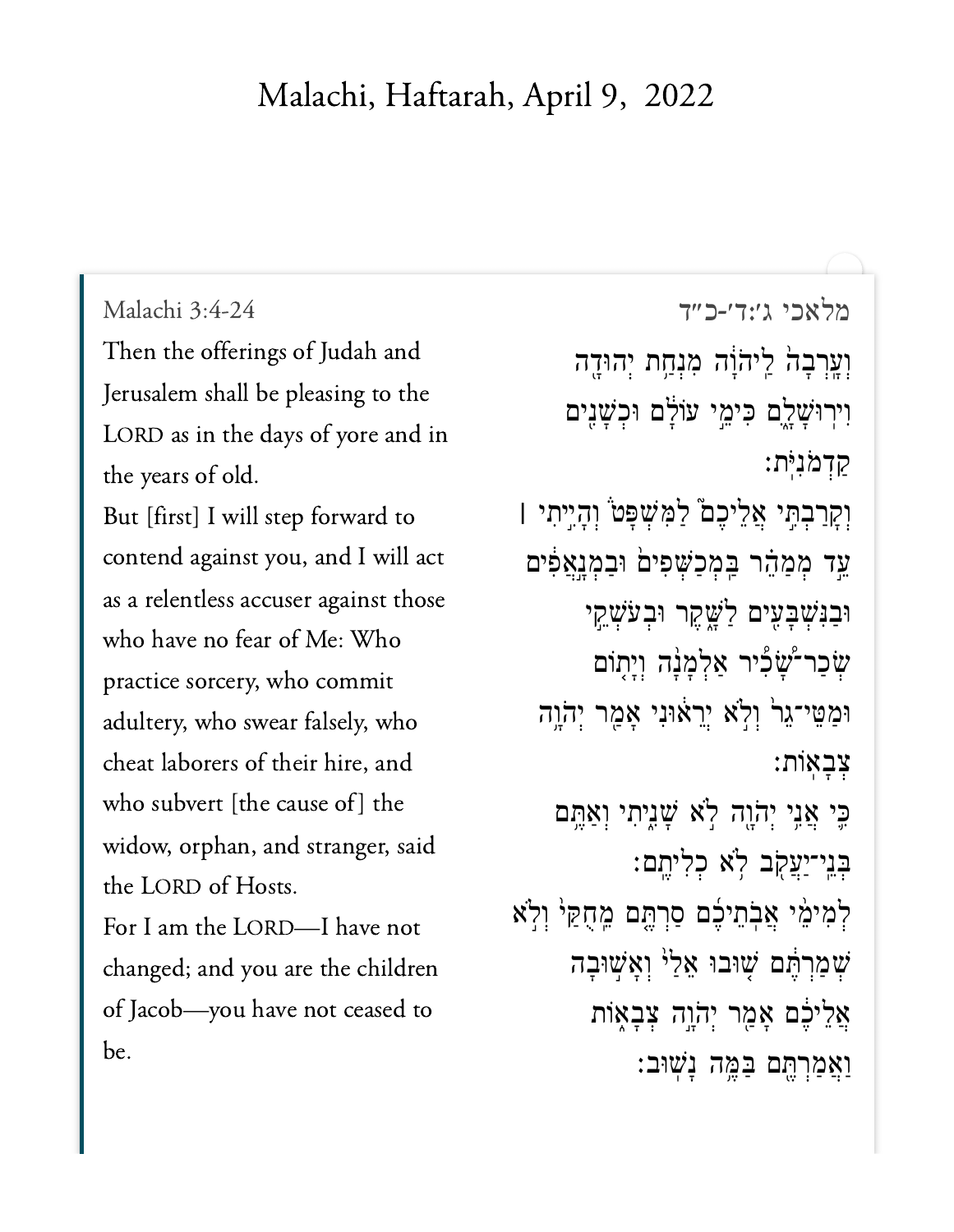From the very days of your fathers you have turned away from My laws and have not observed them. Turn back to Me, and I will turn  $\frac{1}{1}$   $\frac{1}{1}$   $\frac{1}{1}$   $\frac{1}{2}$   $\frac{1}{2}$   $\frac{1}{2}$ Hosts. But you ask, "How shall we turn back?"

Ought man to defraud God? Yet you are defrauding Me. And you ask, "How have we been defrauding You?" In tithe and contribution.

You are suffering under a curse, yet you go on defrauding Me-the whole nation of you.

Bring the full tithe into the storehouse, and let there be food in My House, and thus put Me to the test-said the LORD of Hosts. I  $t_1$  for  $t_2$  for  $t_3$  for  $t_4$  and  $t_5$  for  $t_6$  and  $t_7$  for  $t_8$  and  $t_7$  for  $t_8$  and  $t_8$  for  $t_9$  and  $t_9$  for  $t_1$  and  $t_1$  and  $t_2$  for  $t_3$  for  $t_1$  and  $t_2$  for  $t_3$  for  $t_1$  and  $t_2$  for  $\begin{array}{ccc} \n\cdot & \cdot & \cdot & \cdot \\
\downarrow & \downarrow & \cdot & \cdot\n\end{array}$ and  $\frac{1}{2}$  will be locusted to the locusts from  $\frac{1}{2}$ and I will banish the locusts from you, so that they will not destroy the yield of your soil; and your

ָהַיִּקְבָּ֫ע אָדָۢם אֱלֹהִ֫ים כִּי אַתֵּם ֹקְבִעִּים אֹתְ*וֹ ו*ַאֲמַרְהֶם בַּמֱה ַקְּבְעֲנָוּךְ הַמַּעֲשֶׂר וְהַתְּרוּמֶה: ַּבְּמָאֵרָה ַאֲתֵם נֵאֲרִים וְאֹתֵי אַתֵּם ֹקְבִ֑עים ַהּ֖גֹוי ֻּכּֽלֹו׃ ָהִ֨ביאּו ֶאת־ׇּכל־ַֽהַּמֲעֵׂ֜שר ֶאל־ֵּ֣בית ְהָאוֹצָר וְיִהֶי שֶׂרֵף בְּבֵיתִי וּבְחַנְוּנִי ָנַא בַּזֹאת אָמֵר יְהֹוֵה צְבָאִוֹת אָם־לְא אֶפְתַּח לָבֶם אֱת אֲרָבִּוֹת הַשָּׁמַ֫יִּם וַהֲרִיקֹתֵי לָכֵם בְּרַכֵּה ַעד־ְּבִלי־ָֽדי׃ וְגָעַרְתִּי לָכֶם בָּאֹבֶל וְלֹא־יַשָׁחֶת ַלָּבֶם אֶת־פִּרֶי הָאֲדָמֶה וְלֹא־תִשַּׁבָּל ַלְכֶם הַגֶּפֶן בַּשֶּׂדֶ֫ה אָמַר יְהֹוֵה ְצָבֽאֹות׃ וְאִשְׁרִוּ אֶתְכֶם כָּל־הַגּוֹיָם כֵּי־תִהְיִוּ  $\alpha$ אֶתֵּם אֱרֵץ הֶ֫פֶּץ אֲמֵר יְהֹוֵה ְצָבֽאֹות׃ }פ{ ּחָזְקִוּ עָלֵי יִּבְרֵיכֵם אָמֵר יְהֹוָה ַוֲאַמְרֶּ֕תם ַמה־ִּנְדַּ֖בְרנּו ָעֶֽליָך׃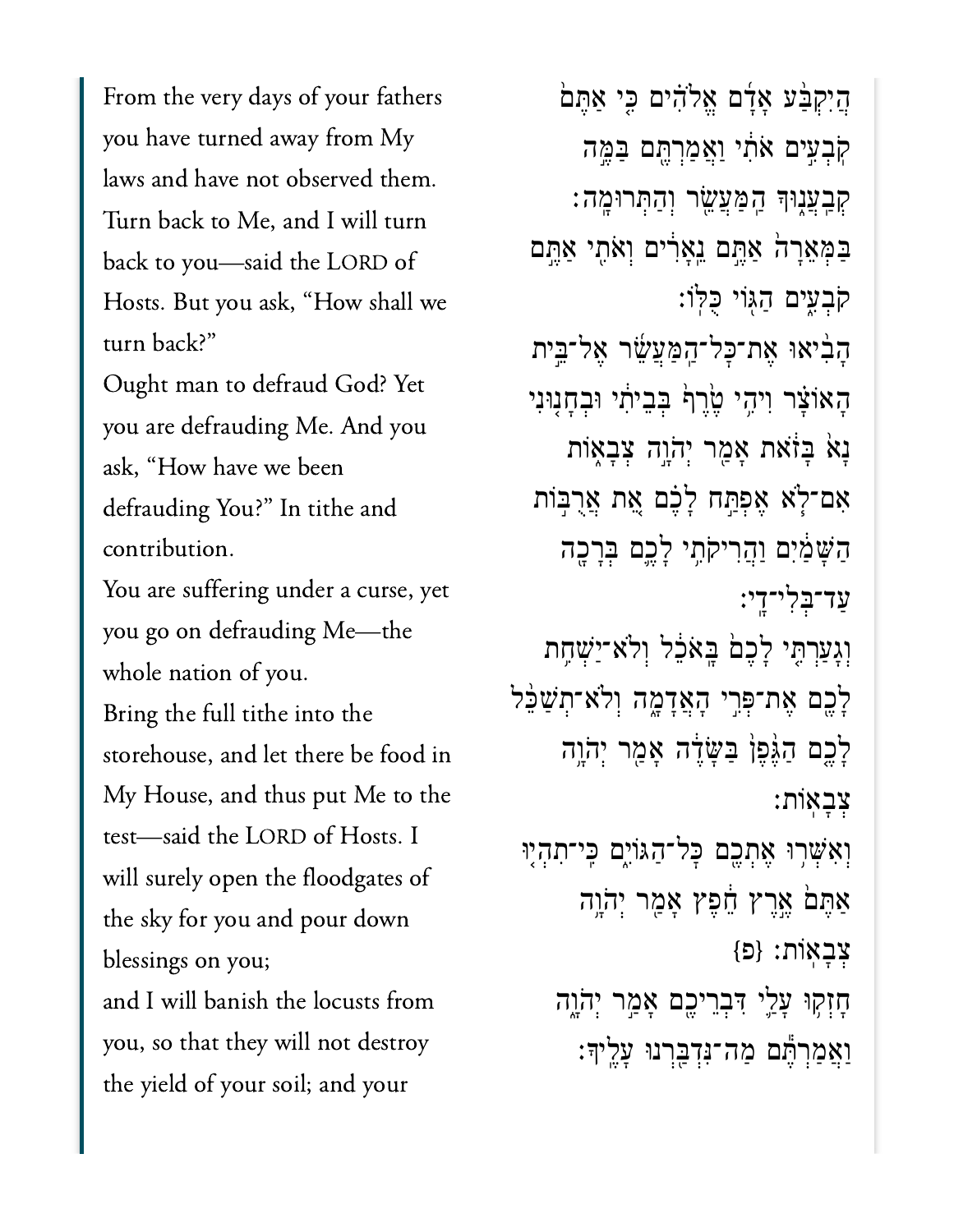vines in the field shall no longer miscarry—said the LORD of Hosts. And all the nations shall account you happy, for you shall be the most desired of lands-said the LORD of Hosts. You have spoken hard words against Me-said the LORD. But you ask, "What have we been saying among ourselves against You have said, "It is useless to serve

You have said, "It is useless to serve God. What have we gained by keeping His charge and walking in abject awe of the LORD of Hosts? And so, we account the arrogant and the independent of  $\overline{a}$ and endured; they have indeed dared God and escaped." In this vein have those who revere the LORD been talking to one another. The LORD has heard and  $r = 1$  at  $r = 11$   $\epsilon$ remembrance has been written at His behest concerning those who

ֲאַמְרֶּ֕תם ָׁ֖שְוא ֲעֹ֣בד ֱאֹלִ֑הים וּמַה־בֶּׁצַע כִּי שָׁמַׂרְנוּׂ מְשָׁמַרְתּׁוֹ וְכִי הַלָּכְנוּ קִדְרַבְּ֫ית מִפְּנֵי יְהֹוֵה ְצָבֽאֹות׃ וְעַ*ּׂהָה* אֲנִחְנוּ מְאַשְׁרִים זֵדְים ַּגַם־נִבְנוּּ עֹּשֵׂי רִשְׁעָּה גַּם בָּחֲנֵוּ אֵלֹהֵים וַיִּמַ*ּלֵ*טוּ: ֿאָז נִדְבְּרֵוּ יִרְאֵי יְהֹוֶה אֵישׁ אֶל־רֵעֱהוּ וַיַּקְ**שֵׁב יְהֹוָה** וַיִּשְׁמָּע ַ֠וִּיָּכֵ֠תב ֵ֣סֶפר ִזָּכ֤רֹון ְלָפָני֙ו ְלִיְרֵ֣אי ְיֹהָ֔וה ּוְלֹחְׁשֵ֖בי ְׁשֽמֹו׃ וְהָיוּ לְי אָמַר<sup>י</sup> יְהֹוֶה צְבָאוֹת לַ<sup>ְ</sup>ּّוֹם ָאֲשֶׁר אֲנִי עֹּשֶׂה סְגָלָּה וְחָמַלְתֵּי ְעֲלֵיהֶם כַּאֲשֶׁר<sup>י</sup> יַחְמְל אִישׁ עַל־בִּנְוֹ ָהֹעֵ֥בד ֹאֽתֹו׃ וְשָׁבְתֵּםׂ וּרְאִיהֵם בֵּין צַדִּיק לְרָשָׁע ָּבִּין עֹבֵד אֱלֹהִים לַאֲשֶׁר לְא עֲבָדִו: }פ{ ַּכְּי־הָגֶּה הַיּּׂוֹם בְּׂא בֹּעֵר כַּתַּגְּוּר וְהָיוּ ּכַל־זֵדִּ֫ים וְכָל־עֹּשֵׂה רִשְׁעָה <u>ק</u>ֹשׁ וִלְהָט אֹתָם הַיִּּוֹם הַבָּ֫א אָמַר יְהֹוֵה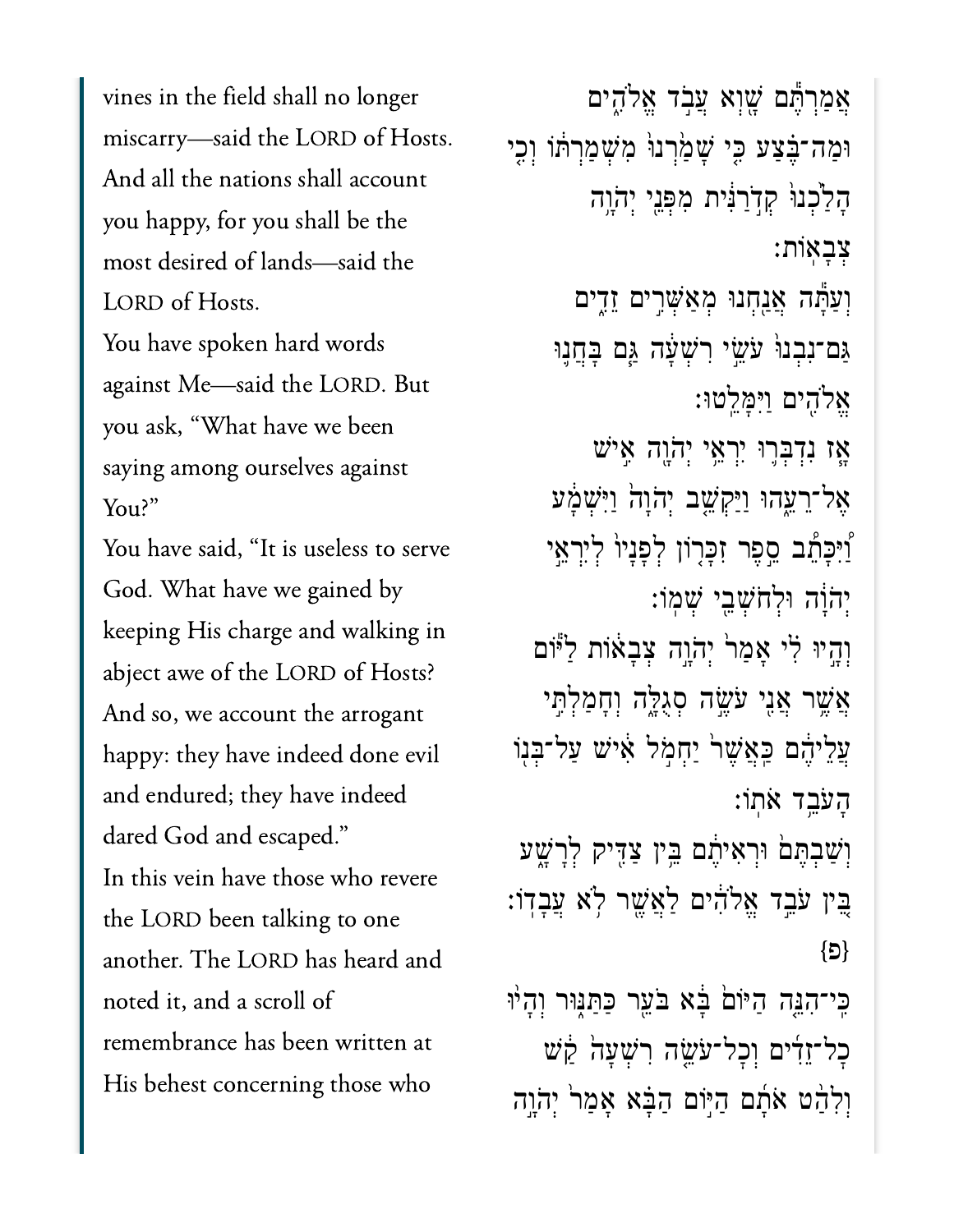revere the LORD and esteem His name.

And on the day that I am preparing, said the LORD of Hosts, they shall be My treasured possession; I will be tender toward them as a man is tender toward a son who ministers to him. And you shall come to see the difference between the righteous and the wicked, between him who has served God and him who has not served Him.

For lo! That day is at hand, burning like an oven. All the arrogant and all the doers of evil shall be straw, and the day that is coming-said the LORD of Hosts -shall burn them to ashes and leave of them neither stock nor boughs.

But for you who revere My name a sun of victory shall rise to bring healing. You shall go forth and stamp like stall-fed calves,

צִבָאֹוֹת אֲשֱר לֹא־יַעֲזָב לָהֱם שְׂרֵשׁ :יַעֲנַף וְזַרְהָה לַבֶּם יְרְאֱי שָׁמְיֹ שֱמֵשׁ צִדָקָה וּמַרְפֵּא בִּכְנָפֵיהָ וִיצָאתֵם וּפִשָּׁחֵם כִּעֲגָלֵי מַרִבֵּק: וְעַסּוֹתֶם רְשָׁעָׁים כִּי־יִהְיִוּ אֵצֶר תַּחַת כַּפּוֹת רַגְלֵיכֶם בַּיּוֹםׂ אֲשֶׁר אֲנֵי עֹשֶׂה אָמֶר יְהֹוֶה צִבָאוֹת: {פּ} זָכְרוּ תּוֹרֵת מֹשֵׁה עַבְדֵי אֲשֶׁר <u>゚</u> צְוָּ֫יִתִי אוֹתָוֹ בְחֹרֵבׂ עַל־כָּל־יְשָׂרָאֵל ּהָקֵים וּמִשִׁפַּטֵים: הִגֶּה אָנֹכִי שֹׁלֵחַ לָבֶם אֵת אֵלְיֶה הַנַּבִיא לִפְנֵי בּוֹא יִוֹם יְהֹוֵה הַגַּדְוֹל וְהַנּוֹרֵא: וְהֵשִׁיב לֵב־אַבוֹת עַל־בַּנִּים וְלֵב בָּנִים עַל־אֲבוֹתֶם פֵּן־אָבוֹא וִהִכֵּיתְי אֶת־הָאֲרֶץ חֱרֶם:הנה אנכי שולח לכם את אליה הנביא לפני בוא יום יהוה הגדול והנורא